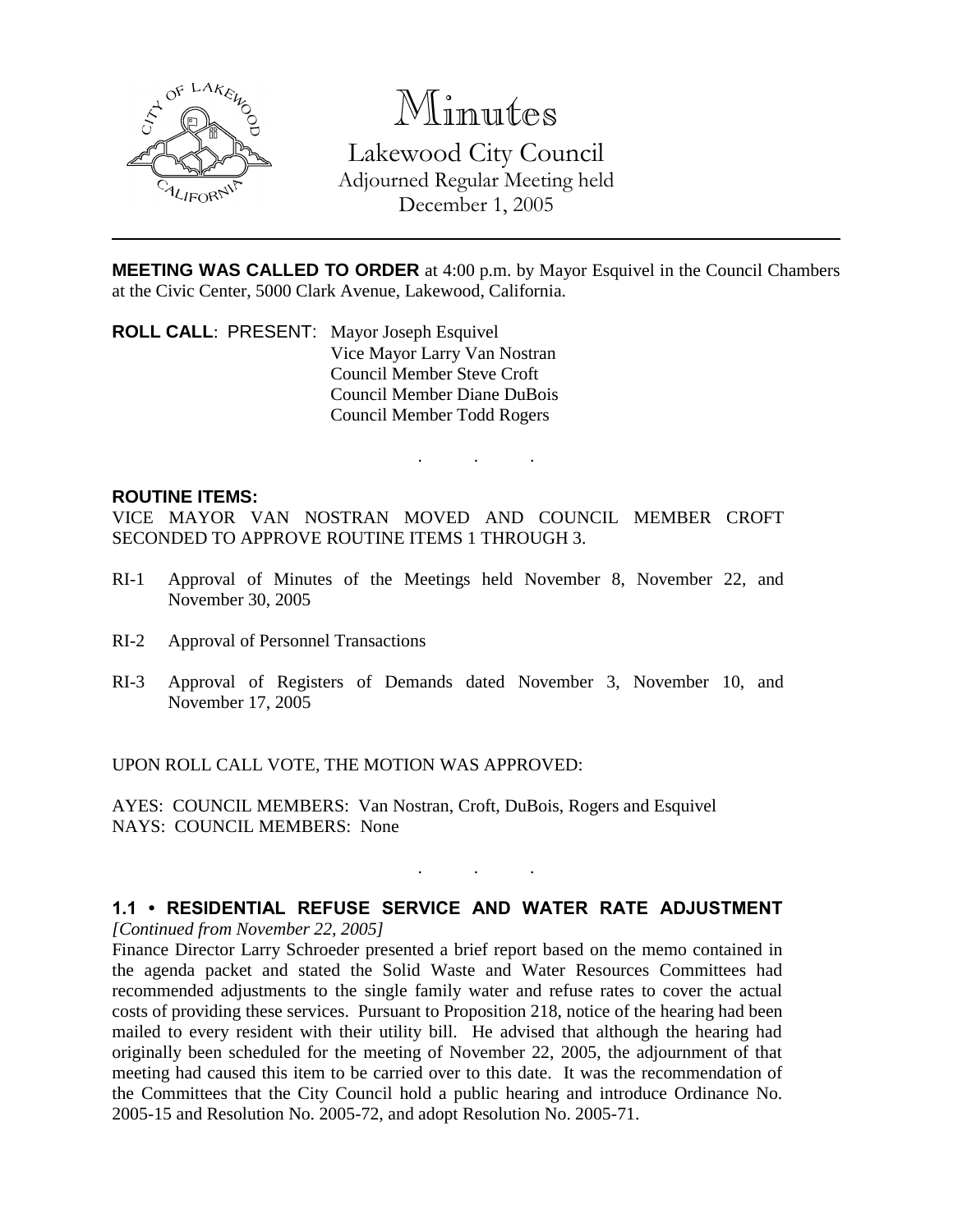### **1.1 • RESIDENTIAL REFUSE SERVICE & WATER RATE ADJUSTMENT** – Cont.

Mayor Esquivel opened the public hearing at 4:02 p.m. and called for anyone in the audience wishing to address the City Council on this matter. There was no response.

RESOLUTION NO. 2005-71; A RESOLUTION OF THE CITY COUNCIL OF THE CITY OF LAKEWOOD TO ESTABLISH RESIDENTIAL REFUSE RATES FOR THE CURRENT FISCAL YEAR

VICE MAYOR VAN NOSTRAN MOVED AND COUNCIL MEMBER DUBOIS SECONDED TO ADOPT RESOLUTION NO. 2005-71. UPON ROLL CALL VOTE, THE MOTION WAS APPROVED:

AYES: COUNCIL MEMBERS: Van Nostran, Croft, DuBois, Rogers and Esquivel NAYS: COUNCIL MEMBERS: None

RESOLUTION NO. 2005-72; A RESOLUTION OF THE CITY COUNCIL OF THE CITY OF LAKEWOOD AMENDING RESOLUTION NO. 3150, AS AMENDED, PERTAINING TO WATER RATES AND CHARGES

COUNCIL MEMBER DUBOIS MOVED AND COUNCIL MEMBER ROGERS SECONDED TO INTRODUCE RESOLUTION NO. 2005-72. UPON ROLL CALL VOTE, THE MOTION WAS APPROVED:

AYES: COUNCIL MEMBERS: Van Nostran, Croft, DuBois, Rogers and Esquivel NAYS: COUNCIL MEMBERS: None

ORDINANCE NO. 2005-15; AN ORDINANCE OF THE CITY COUNCIL OF THE CITY OF LAKEWOOD AMENDING THE LAKEWOOD MUNICIPAL CODE REGARDING WATER FEES AND REFUSE COLLECTION FEES

COUNCIL MEMBER ROGERS MOVED AND VICE MAYOR VAN NOSTRAN SECONDED TO INTRODUCE ORDINANCE NO. 2005-15. UPON ROLL CALL VOTE, THE MOTION WAS APPROVED:

. . .

AYES: COUNCIL MEMBERS: Van Nostran, Croft, DuBois, Rogers and Esquivel NAYS: COUNCIL MEMBERS: None

#### **ADDITIONAL ITEM:**

LAKEWOOD SHERIFF STATION EXPANSION PROJECT

City Manager Howard Chambers reported that the City Council's Public Safety Committee had met to consider authorizing the City Manager to negotiate with County of Los Angeles officials tomorrow with regard to a construction financing package for the Lakewood Sheriff Station Expansion Project. It was the request of the Committee that this recommendation be ratified by the City Council. He also recommended that schedules permitting, the meeting also be attended by the Mayor and Vice Mayor.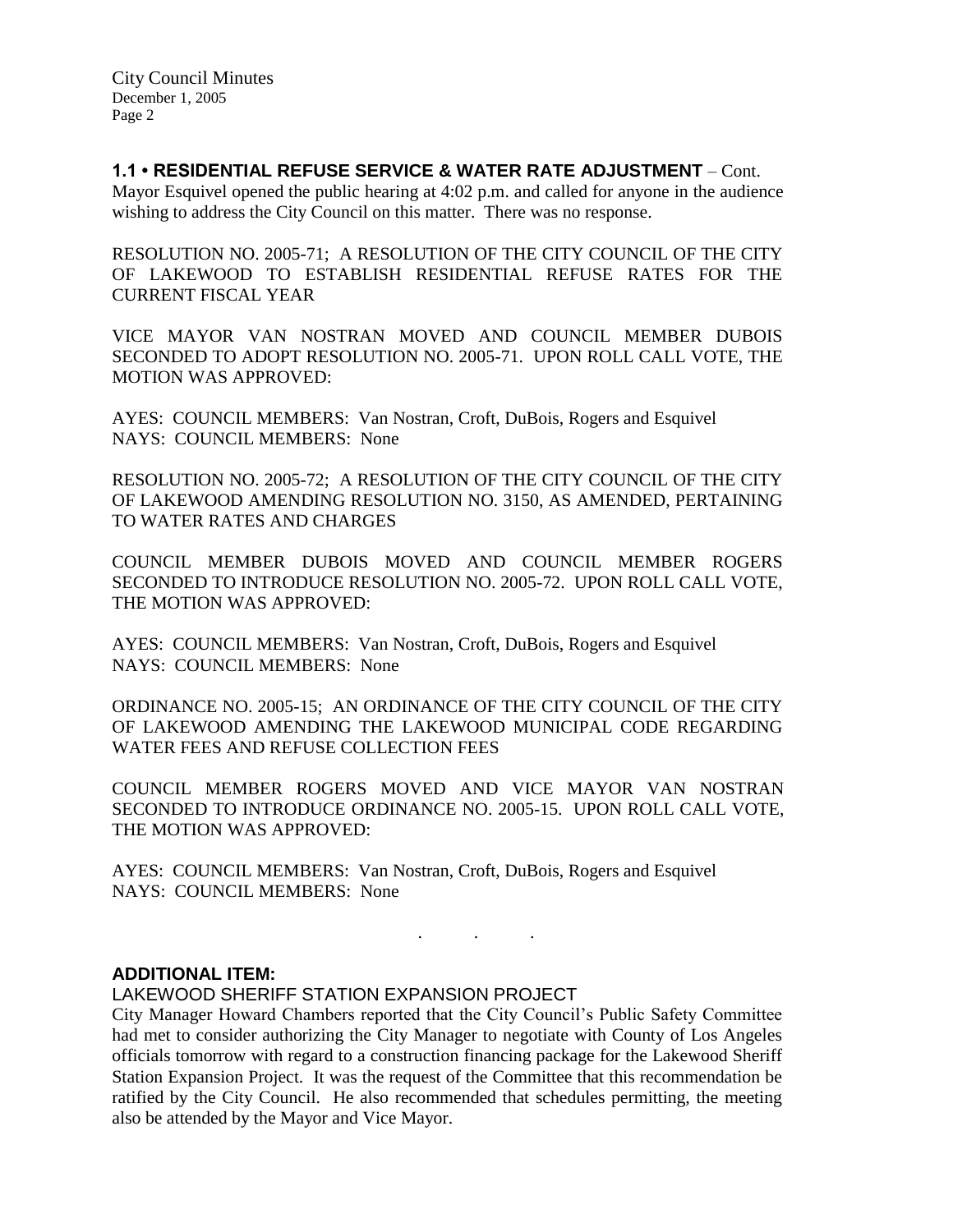City Council Minutes December 1, 2005 Page 3

## **LAKEWOOD SHERIFF STATION EXPANSION PROJECT** - Continued

City Attorney Steve Skolnik provided advice regarding the procedure for adding discussion of an item not listed on the posted agenda. He stated that since the matter arose subsequent to the posting of the agenda and, due to the upcoming meeting, required immediate action by the City Council, it would be appropriate for the City Council to vote to add this item to the agenda.

COUNCIL MEMBER CROFT MOVED AND COUNCIL MEMBER DUBOIS SECONDED TO ADD CONSIDERATION OF CONSTRUCTION FINANCING NEGOTIATIONS WITH THE COUNTY TO THE AGENDA. UPON ROLL CALL VOTE, THE MOTION WAS APPROVED:

AYES: COUNCIL MEMBERS: Van Nostran, Croft, DuBois, Rogers and Esquivel NAYS: COUNCIL MEMBERS: None

Council Member Rogers determined from the City Attorney that although his employment with the Los Angeles County Sheriff's Department would prevent him from voting or influencing the voting on this matter, it was permissible for him to pose questions.

Responding to a question from Council Member Rogers, the City Manager stated that there had been attempts to encourage the other cities in the Lakewood station region to participate in the station expansion project, but the other cities viewed it as a "Lakewood" project and declined to participate. Council Member Rogers suggested the other cities might be more receptive if such a request were to come from the County Supervisor's office.

Council Member Croft inquired about funding mechanisms and recovery periods. Mr. Chambers responded by stating that staff had been working closely with County staff to put together a proposal for presentation to the Board of Supervisors and was making every effort to be responsive.

Vice Mayor Van Nostran noted that the expansion project would not only be of great benefit to the City of Lakewood and the County Sheriff's Department, but to every city in the region.

The City Manager stated that the County Supervisor had advocated "doing the project right," but the shortfall in funding left that in question.

In response to questions from Council Member DuBois, Mr. Chambers stated that at stake was the mix of City funds, Sheriff's Department funds, County Supervisor's discretionary funds and funding made available through the Board of Supervisors.

VICE MAYOR VAN NOSTRAN MOVED AND COUNCIL MEMBER DUBOIS SECONDED TO GIVE AUTHORITY TO THE CITY MANAGER, MAYOR AND VICE MAYOR TO NEGOTIATE WITH THE COUNTY AND CLARIFY THE PAYBACK ISSUES.